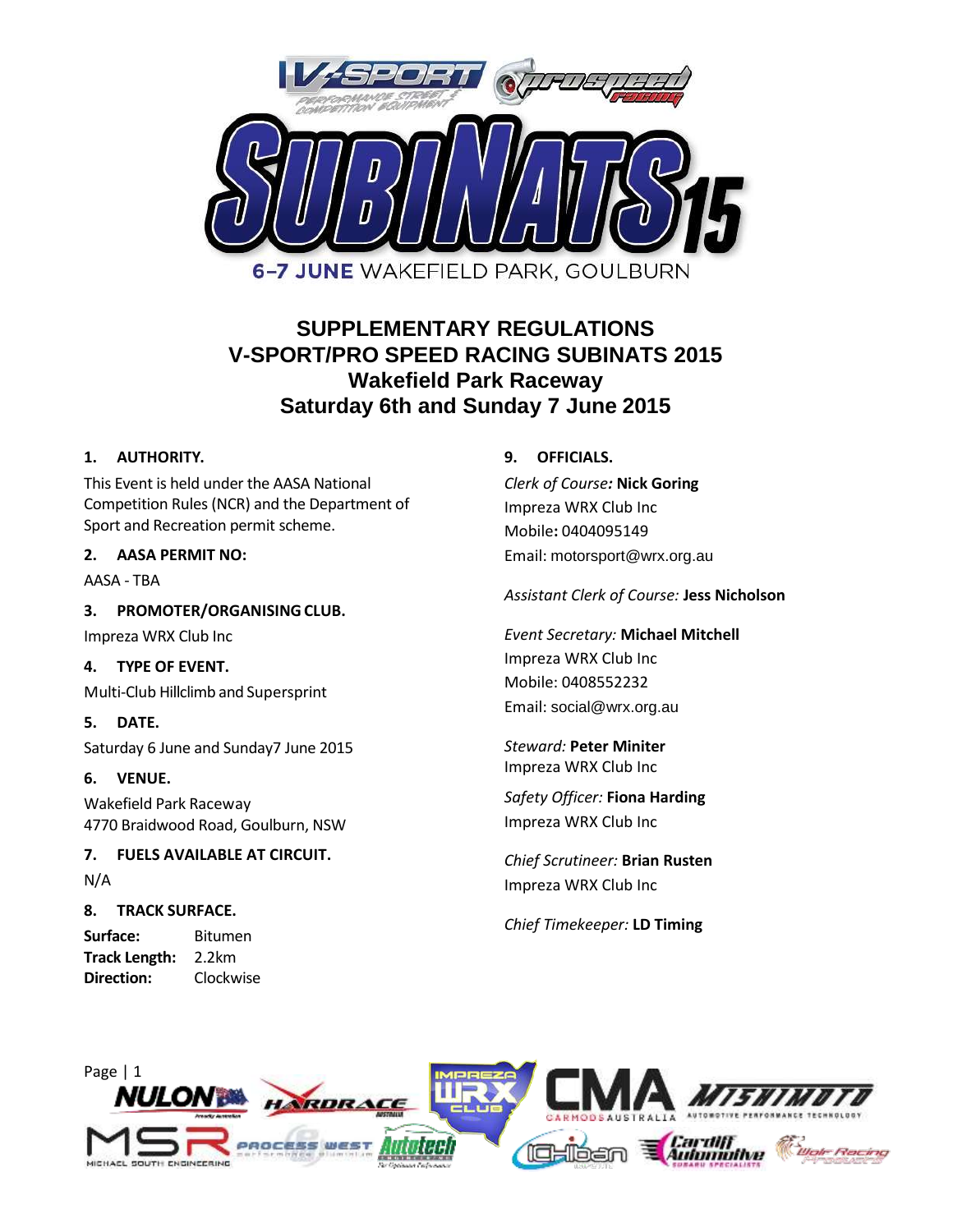



## **10. HILL CLIMB AND SUPERSPRINT FORMAT.**

- a) See appendix C Hillclimb format
- b) See Appendix D Supersprint format
- c) A Hill Climb shall be conducted on the Saturday morning concluding when competitors have completed three runs each, around midday. Supersprint competition shall be held on the Saturday afternoon including a minimum of two runs each competitor. Supersprint competition shall be conducted on the Sunday. SubiNats Class Champions shall be determined by addition of a competitors best times from each of the Hill Climb and Saturday and Sunday Supersprints.

## **11. ENTRIES.**

- a) Entries shall be restricted to Subaru vehicles
- b) Maximum number of Driver entries for the Event: **80 Including up to 6 Corporate Invitees** Reserves: **6**
- c) Maximum number of Drivers per vehicle **2**.
- d) Members of the following invited clubs are eligible to enter: All Subaru car clubs nationally.
- e) General Opening Date: **8th April 2015**
- f) Entry Fee prior to 15 May 2015: **\$295.00**
- g) Entry Fee post 15 May: **\$340.00**
- h) Closing Date: **26 May 2015**
- i) Entries must be via a properly completed entry form made at www.wrx.org.au then go to "Event Payments" and shall only be activated by the completion of a successful online PayPal payment.
- j) Entry form shall also be available at www.subinats.com.au
- k) Entries will be accepted in order of receipt, however agreed entry numbers for interstate visitors shall be reserved until April 20, 2015.
- l) Entries from Drivers between 15 and 18 years of age must be counter-signed/consented by a parent or legal guardian on the official entry form.
- m) The Organisers reserve the right to refuse any entry without giving a reason.
- n) Entry lists shall be provided to invited clubs and entrants prior to the event.
- o) If a competitor advises the Event Secretary that he/she is unable to attend the event, the following procedure regarding a refund applies: Cancellations received by the Event Secretary on or before **28 May, 2015** will receive full refund. Cancellations after that day will receive refund at the discretion of the Organiser.
- p) Any vehicle presented for scrutineering will for the purpose of the entry be deemed to have competed.
- q) If a driver takes actions contrary to: Supp Regs; Driver Briefing instructions; or instructions given by an official of the event and such actions result in costs being imposed on the Organiser by the circuit management, contracted service providers or other valid entity those expenses shall be borne by the driver.

### **12. MINIMUM LICENSES.**

- a) The event is open to all persons holding the appropriate competition AASA Club Racing license, or an AASA recognised equivalent standard license (or higher) which must be presented at scrutineering on the day.
- b) AASA Club Licenses may be purchased on the day of the event for \$50.
- c) A current club membership card is compulsory and must be produced on the day of the Event or entry will be denied.

## **13. PASSENGER SESSIONS.**

a) At times during the Sunday at the discretion of the organisers may be staged untimed runs

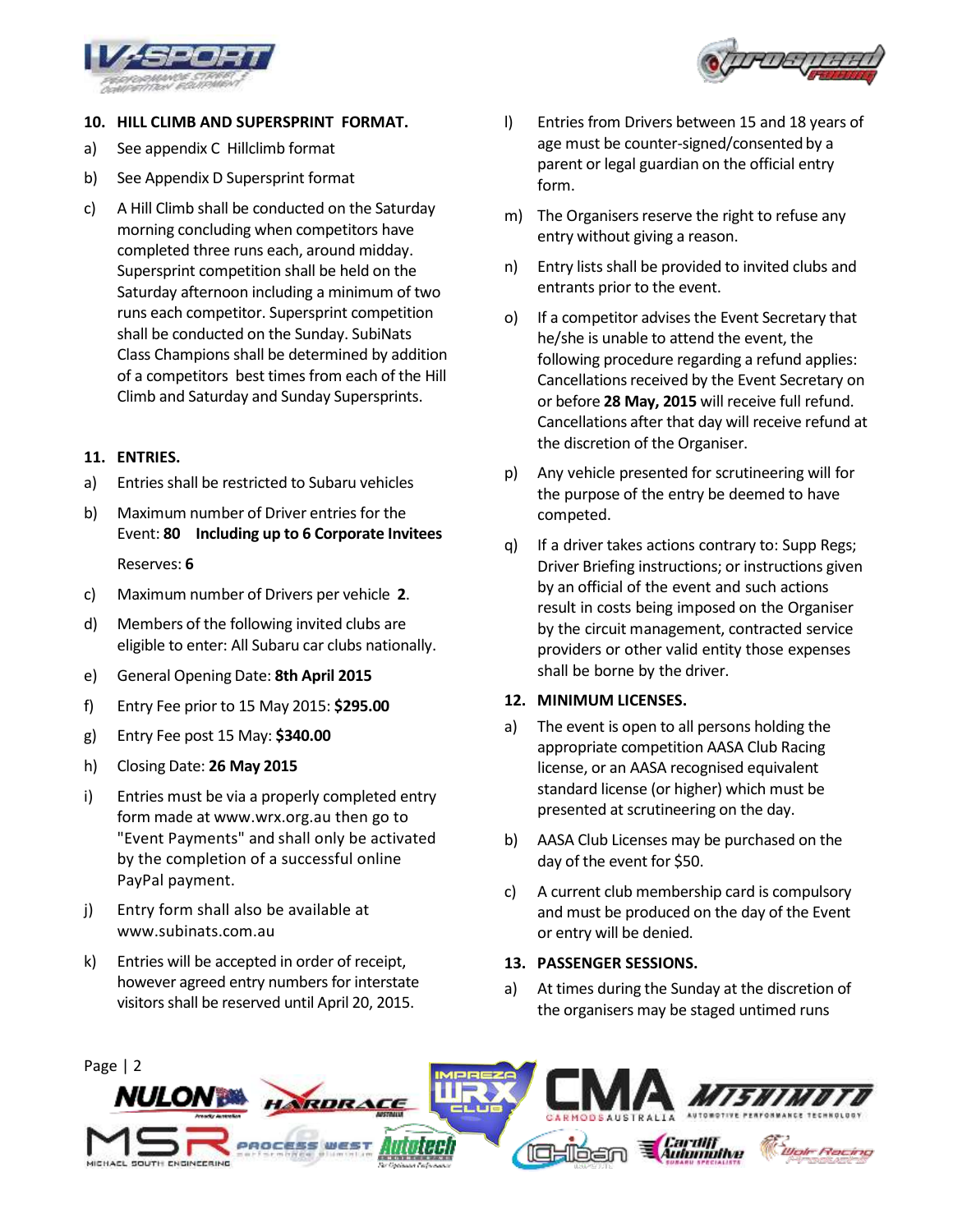



known as PASSENGER SESSION and such sessions shall be for 7 minutes as in normal competition.

- b) One passenger shall be permitted to be carried in the vehicle provided the vehicle is fitted with either a lap sash seatbelt to State registration standards or a race harness to the front passenger seat.
- c) This passenger shall:
	- be 18 years or older
	- $-$  submit the provided disclaimer form at the Wakefield Track Office
	- must be seated in the front passenger seat.
	- wear a helmet, clothing and footwear to the standard required to be worn by the driver.
- d) Driver only vehicles are not permitted on track during the Passenger Session.
- e) Passenger Sessions will not be timed.
- f) There will be no passenger sessions as part of the Hill Climb
- **14. FAMILIARISATION AND PRACTICE SESSION.**
- a) On **Saturday June 6, from 12:50 to 13:15** competitors who are **not** members of the organising club shall be permitted to complete laps in practice and familiarisation for the following Supersprint competition.
- b) Cars may be timed during these sessions to assist the organisers in allocating starting groups.
- c) Passengers who have experience driving at Wakefield Park for 3 or more years will be permitted to accompany competitors for the purpose of tuition. The conditions for the aformentioned Passenger Sessions shall apply.
- d) Limited to 15 vehicles on the track at any time, these familiarisation sessions will be run in two groups of ten minutes each session and available to vehicles which have passed scrutineering.
- e) At the discretion of the Clerk of Course a member of the organising club who has never before competed in a Club Supersprint may be

permitted to partake in the Saturday familiarisation practice session.

### **15. DRIVERS SAFETY.**

Drivers must wear:

- a) A helmet that complies with AS1698 or better and carries marking to that effect, or is otherwise approved by AASA. Helmets must be in good condition and must not have any perforations to the outer surface.
- b) Non-flammable clothing extending from neck to wrist to ankles, (apparel of nylon or similar material is forbidden). The onus will be on the competitor to prove that older overalls/suits still have fire-resistant properties and are not impregnated with oil or fuel.
- c) Shoes, which completely cover the feet, made entirely of leather or other flame-resistant materials. Shoes that contain any synthetic materials such as nylon are forbidden.
- d) In open cars goggles or a visor with a lens material other than glass (ie to AS1609- 1981) are mandatory as are leather or Nomex gloves which entirely cover the hands.

### **16. VEHICLE CATEGORIES & CLASSES.**

Subi-Nats 2015 competition, as issued as Appendix A to these Regulations

**Note:** The Organisers may re-classify any vehicle if they believe it is not eligible for the class in which it has been entered.

#### **17. SCRUTINEERING REQUIREMENTS.**

- a) All vehicles are to be presented at scrutineering and must have
	- $-$  A fire extinguisher to AASA requirements and fitted within reach of the driver. **Note that fire extinguishers must be a maximum of 3 years old or recertified within the last 3 years.**

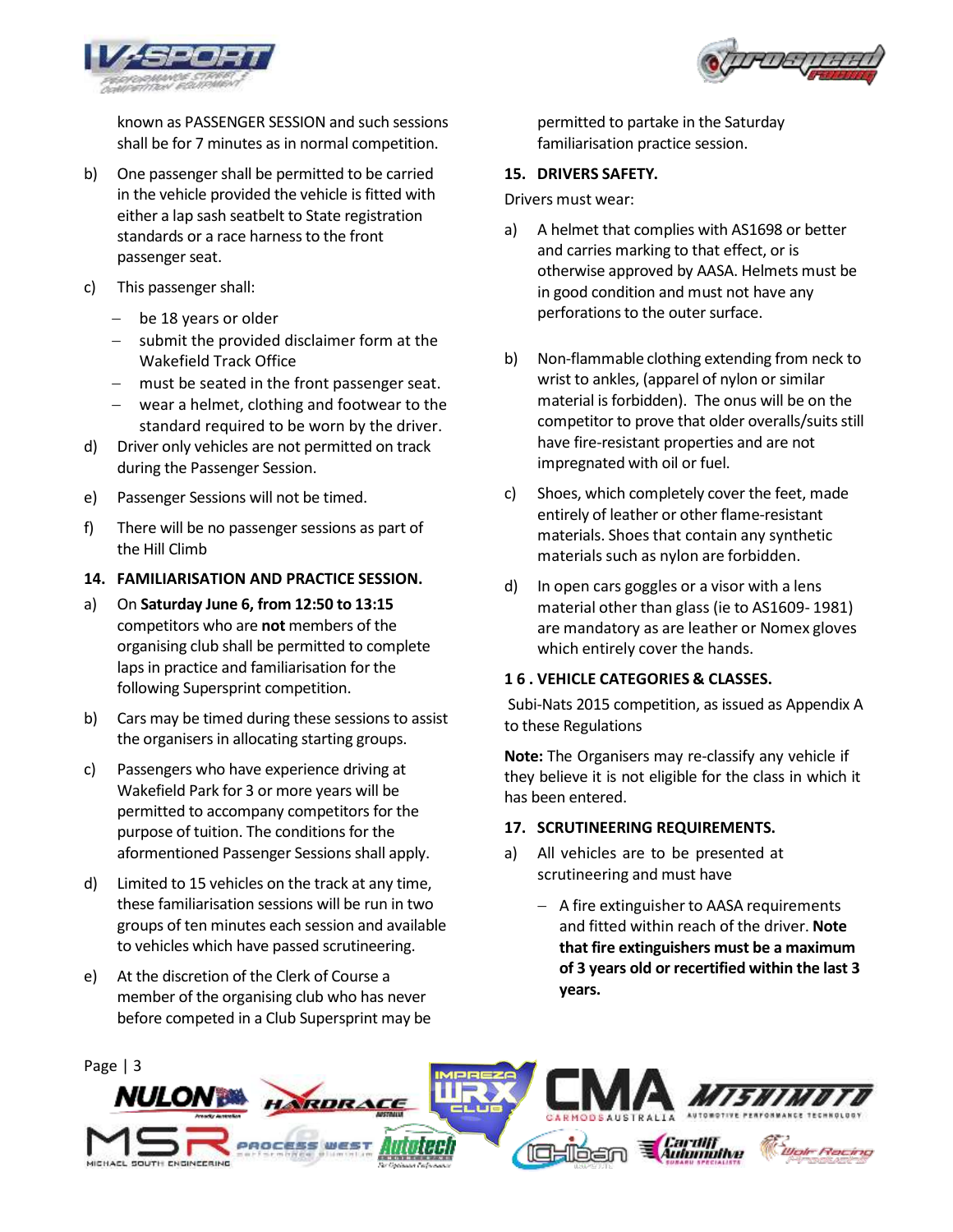

- A blue triangle, 150mm on each side mounted to indicate the battery location.
- A secondary method of securing the bonnet.
- All forward facing glass lenses to be completely covered by a protective film.
- All loose objects are to be removed from the car.
- $-$  The battery is to be firmly clamped.
- All numbers & sponsors stickers as supplied by the Organisers shall be affixed to the vehicle in a manner acceptable to the Clerk of Course
- Cameras and other equipment mounted by suction cup must be secured by a satisfactory secondary tether
- Vehicles that have been issued with a Log Book must present the Log Book at Registration and Scrutineering.
- b) Competition numbers shall be allocated and supplied by the Organisers.
- c) Drivers and vehicles must be presented in a clean and tidy manner, completely ready for the track including the driver's apparel and helmet. Any tyre or component changes to the vehicle after scrutineering must be approved by the Chief Scrutineer before the vehicle is taken onto the track.
- d) Any vehicle found to be leaking oil or fluids whilst competing will be suspended from the event until the Chief Scrutineer / Clerk of Course is satisfied that action has been taken to rectify the leak. Should there be a reoccurrence of the leak then the vehicle will be excluded from the remainder of the event.
- e) All vehicles must be fitted with towing hooks or a similar device both front & rear to allow for the speedy removal of a vehicle from a "sand trap" or removal from the circuit in the case of a mechanical failure.
- f) Fuel must be in accordance with AASA Standing regulations and Schedule G5.7 of the current AASA NCR.
- g) A sticker will be issued confirming that the vehicle has passed scrutineering prior to it being able to compete.

## **18. NOISE.**

- a) Maximum Noise Limit: 95 dba at 30 metres.
- b) Any car found to exceed the maximum noise emission limit will be suspended from the event until the Chief Scrutineer / Clerk of Course is satisfied that action has been taken to bring it within the limit.
- c) Any vehicle that exceeds the limit on two runs will be excluded from the remainder of the event.
- d) If a vehicle exceeds the noise limit on any lap or laps within a run then only those laps in which the vehicle conformed to the requirements will be allowed for the purpose of the results.

### **19. PRE-EVENT SCRUTINEERING AT CIRCUIT.**

#### **Saturday 6th June 07:15 - 09:00**

*Note: The Event will not be delayed due to late arrivals. It is the Drivers' responsibility to ensure their vehicles are scrutineered before the scheduled starting time of the Event. The driver must attend scrutineering personally so that their driving apparel can be checked.*

### **20. DRIVERS' BRIEFINGS.**

It is compulsory for **ALL** Drivers to attend.

Scrutineering will cease whilst the Drivers' Briefings are in progress.

**Time:** 08:30 Saturday, Hill Climb **Venue:** Base of Control Tower

**Time:** 12:30 Saturday, Supersprint **Venue:** Base of Control Tower

**Time:** 08:15 Sunday, Supersprint **Venue:** Base of Control Tower



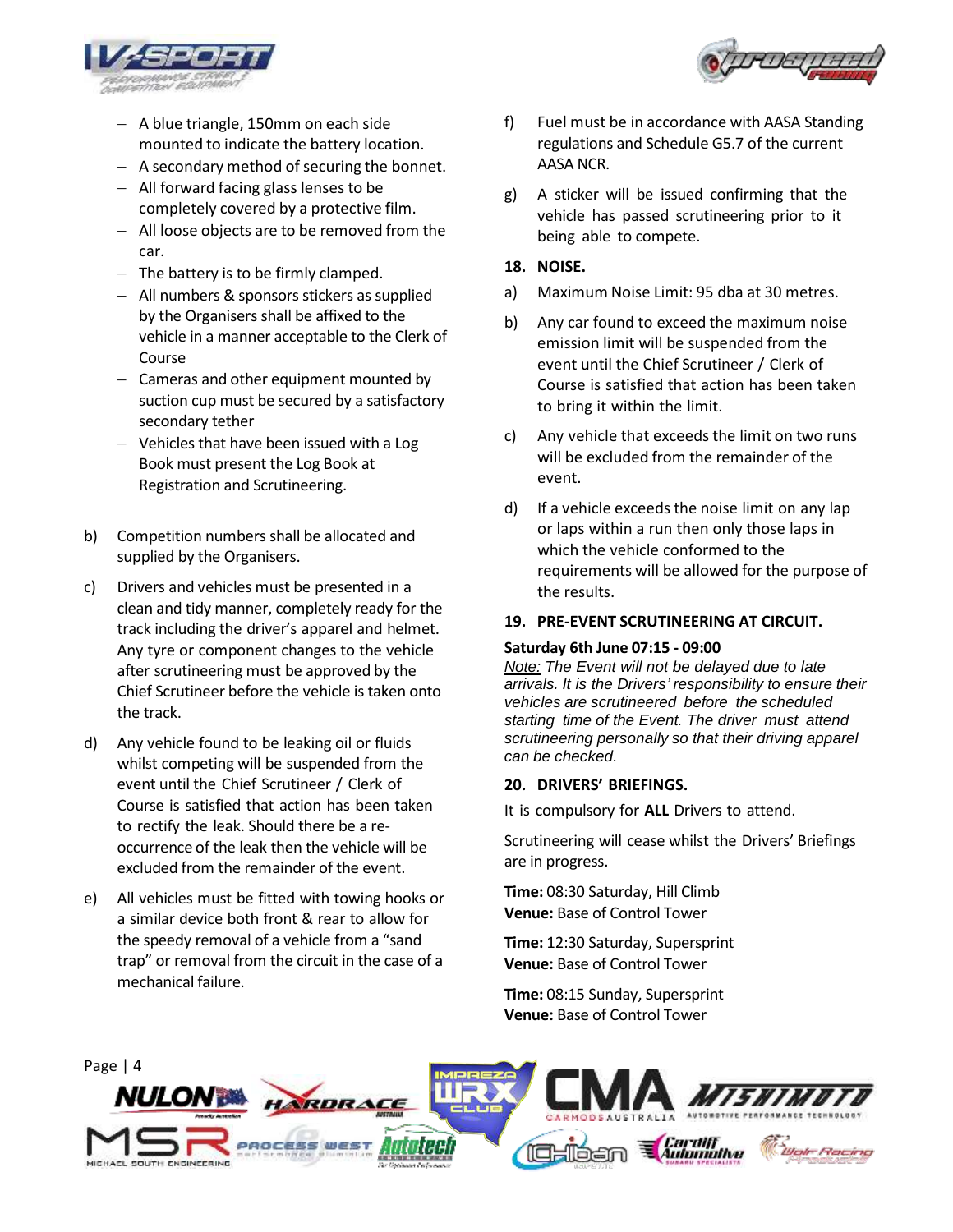

*Note: A Driver sign-on sheet must be completed by all Drivers to prove Briefing attendance, failure to sign on may result in penalties being applied by the Stewards of the Meeting.*

## **21. COMPETITION EVENT SCHEDULE.**

Satuday June 6 **Start time:** 09:15 **Finish time:** 17:00

Sunday 7 June, 2014

**Start time:** 08:45 **Finish time:** 16:00

### **22. REPLACEMENT VEHICLES.**

At the sole discretion of the Clerk of the Course, a Driver whose vehicle has broken down may use a replacement vehicle. The replacement vehicle must have been scrutineered and subject to all requirements of the original entry.

## **23. TIMING EQUIPMENT.**

LD Timing. Timing equipment shall be provided by the Organisers and hire fee for same will be included in the entry fee

### **24. RESULTS.**

A set of results will be available to all competitors within 5 days of the event. Results will be available on the Natsoft website.

### **25. AUTHORITY OF OFFICIALS.**

Any Driver not following a reasonable instruction by an official during the Event may be excluded at the discretion of the Stewards of the Meeting. The Clerk Of Course, at their discretion, may also apply other penalties for offences as listed in AASA NCR's.

### **26. MEDICAL FACILITIES.**

Ambulance Australia

## **27. CRASH RESCUE AND FIRE FIGHTING FACILITIES.**

Southern Cross Fire and Rescue

#### **28. INSURANCE.**

- a) **Public Risk Insurance** has been effected by the Organisers.
- b ) **Personal Accident Insurance** is effected by the Organisers.

#### **29. PROTESTS.**

Any protests must be made in accordance with AASA NCR's.

### **30. POSTPONEMENT/ABANDONMENT/CANCELLA TION.**

The Organisers reserve the right to postpone, abandon or cancel the Event in accordance with the NCR 59.

### **31. USE OF PROHIBITED SUBSTANCES.**

- During the event consumption of alcoholic beverages in the paddock, pits or any part of the competition venue under the control of the officials is expressly forbidden until the practice or competition activity is concluded for each day.
- b) Competitors, crew or officials may be randomly tested for alcohol or other drugs at any time during the event.
- c) Any driver or crew member who is found to be affected by alcohol on the day of the event or practice shall not be permitted to participate.

### **32. REFRESHMENT FACILITIES AVAILABLE.**

Wakefield Park canteen will operate as normal and sells Hot Take-away style food, drinks and coffee/tea

### **33. ADDITIONS AND/OR ALTERATIONS.**

Any additions and/or alterations to these Supplementary Regulations will be notified to all Drivers in the Final Regulations or during the Drivers' Briefing.



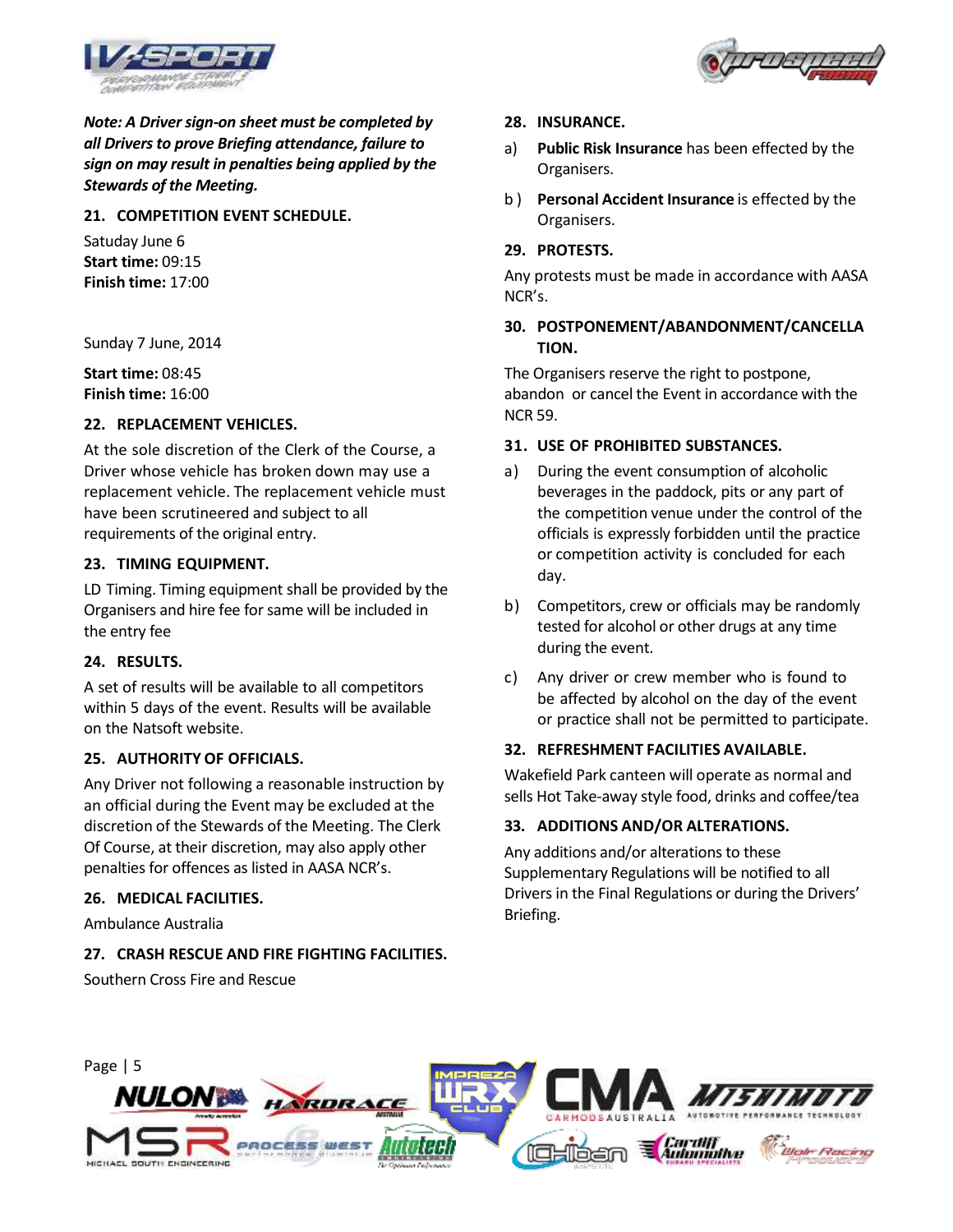



- **34. A SPEED LIMIT OF 10KM/H WILL APPLY IN THE PITS, PADDOCK AND SPECTATOR AREAS.**
- **35. ANY BREACH OF THESE REGULATIONS WILL DEALT WITH AT THE DISCRETION OF THE CLERK OF COURSE.**
- **36. EVENT DINNER GOULBURN WORKERS CLUB 1 MCKELL PLACE, GOULBURN SATURDAY EVENING AT 6:30PM. \$40 PER HEAD**

Food and soft drinks will be supplied. For any special requirements (e.g. vegetarian) please contact the Event Secretary.

## **37. PRESENTATION BARBEQUE SUNDAY. 16:30**

A (free) Presentation Barbeque shall be held at the conclusion of competition at the Wakefield Park venue.

All sponsors, officials, competitors including family, friends, helpers and general hangers on are invited

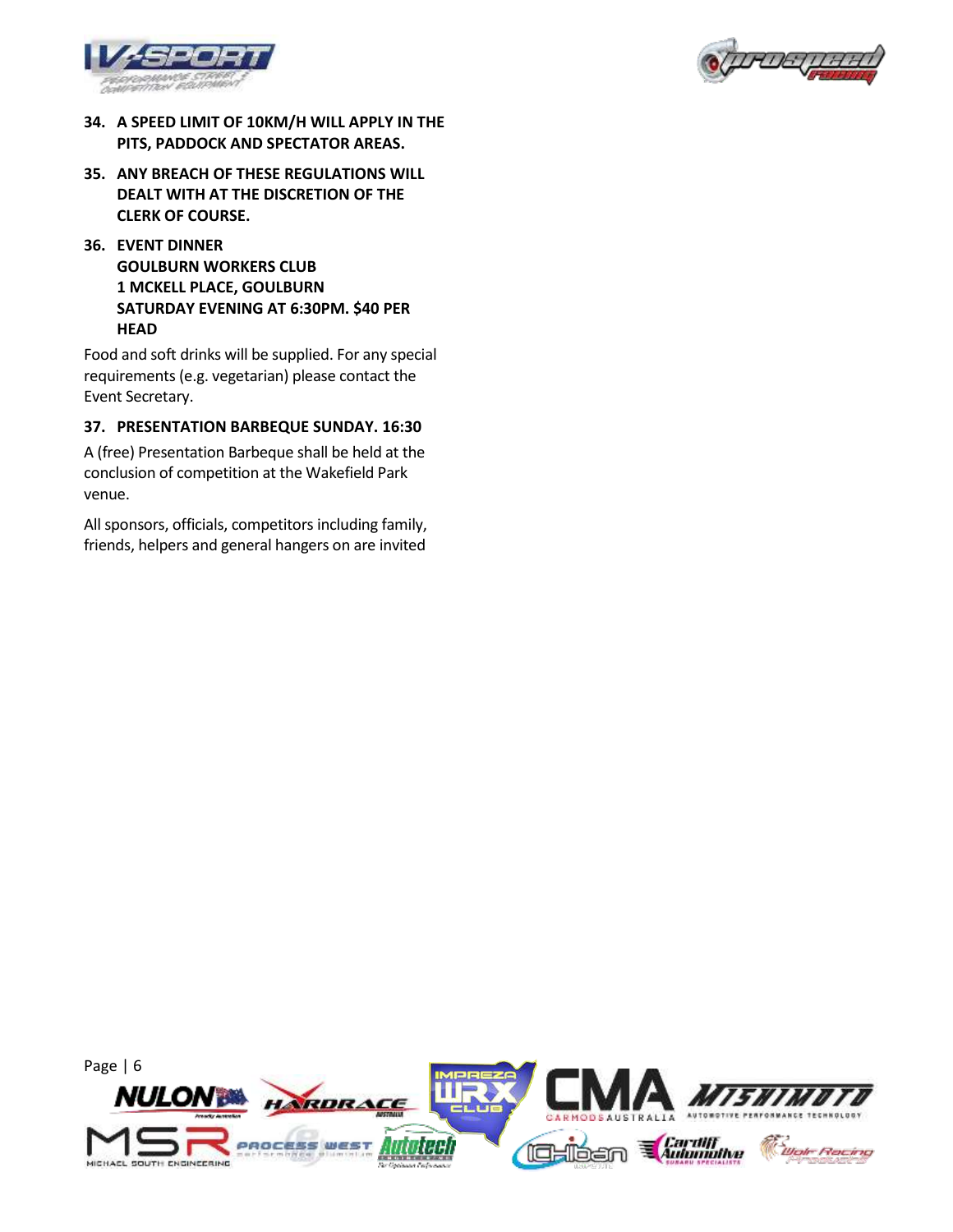



## **APPENDIX A - CLASSES**

## **CLASS 1 - Naturally Aspirated Street Class Subaru**

NA Impreza, Liberty, Outback, BRZ, Forester, Tribeca, Leone, etc. Road registered.

Street Tyres, wear rate 120 or higher, 265 max width, both written on tyre.

## **CLASS 2 - Street Class WRX**

Turbocharged Impreza, Liberty, Outback, Forester, Tribeca, Vortex

Road registered.

Two front seats.

Street Tyres, wear rate 120 or higher, 265 max width, both written on tyre.

Variation to suspension pickup points not permitted.

Turbocharger: Japan DM or Subaru Australia original equipment in a delivered Subaru vehicle.

No aero devices permitted other than OEM for specific model.

Original bodywork material and dimensions. Steel, alloy, etc.

Guard Flares shall be permitted to allow tyres to be contained within bodywork.

Weight: 5% weight reduction permitted see Appendix B.

ONLY ONE OF THE FOLLOWING PERMITTED FOR GD AND GE. TWO OF THE FOLLOWING PERMITTED FOR GC:

- A Coilover suspension
- B Larger brake caliper and/or rotor size
- C Subaru ECU replaced.

Vehicles which comply with Class 2 but for the installation of R spec tyres not larger than 265mm section width will qualify for Class 3.

## **CLASS 3 - Street Class STi**

Turbocharged Impreza WRX STi, forced induction BRZ (any format Turbo OR Supercharger).

Road registered.

Two front seats.

Street Tyres, wear rate 120 or higher, 265 max width, both written on tyre (Class 2 qualifiers with R spec) Variation to suspension pickup points not permitted.

Turbocharger: Japan DM or Subaru Australia original equipment in a delivered Subaru vehicle.

Any aero devices may only protrude 50mm in front of, behind, beside or above the original dimensions of the vehicle. No aero device may be closer than 100m to the road surface when the vehicle is stationary Original bodywork material and dimensions. Steel, alloy, etc.

Guard Flares shall be permitted to allow tyres to be contained within bodywork.

Weight: 5% weight reduction permitted see Appendix B.

Vehicles which comply with Class 3 but for the installation of R spec tyres not larger than 265mm section width will qualify for Class 4.

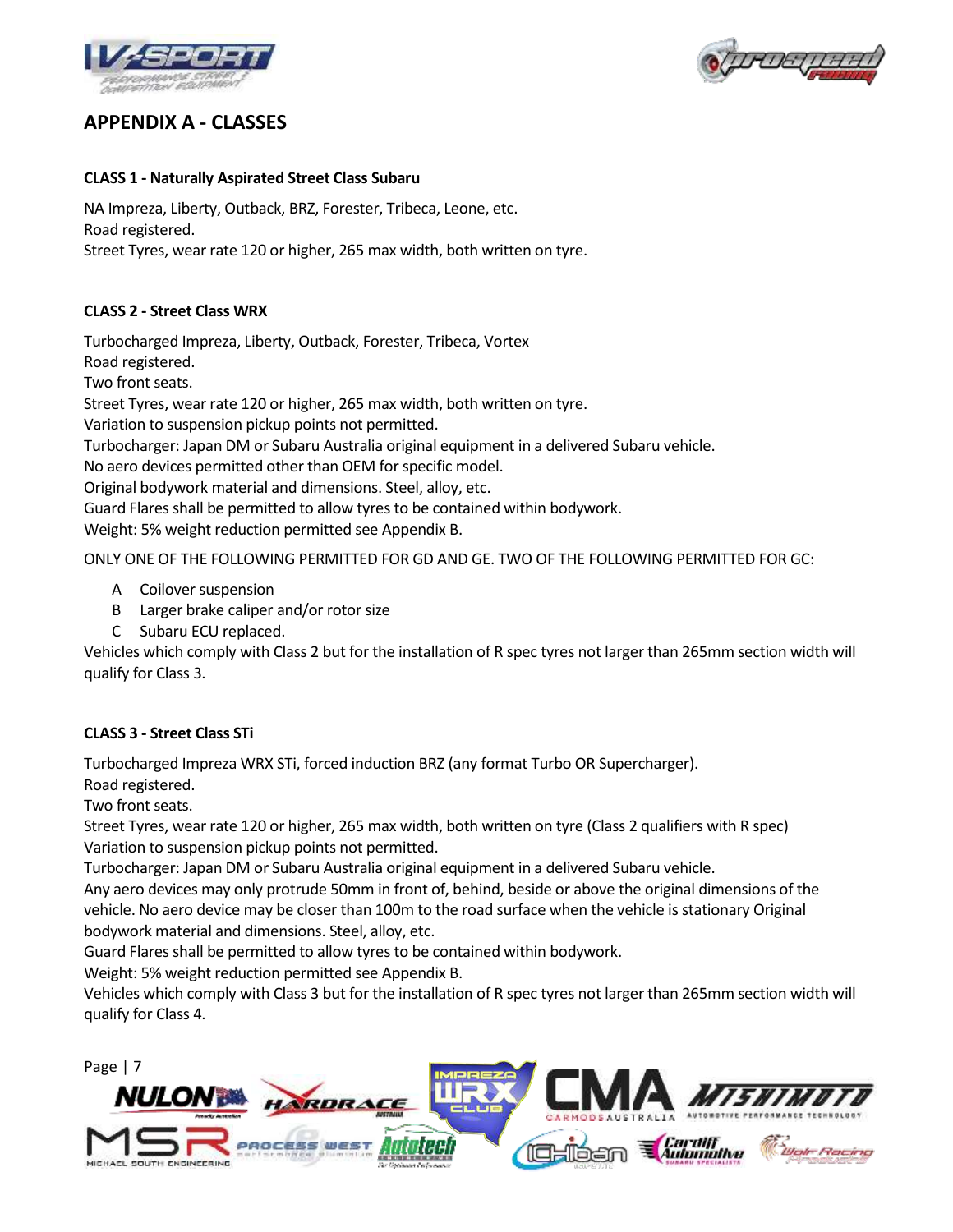



### **CLASS 4 - Performance Class WRX/STi and BRZ**

Street Tyres, wear rate 120 or higher, 265 max width, both written on tyre (Class 3 qualifiers with R spec). Turbocharger: Original internal wastegate mount required, otherwise free.

Any aero devices may only protrude 100mm in front of, behind, beside or above the original dimensions of the vehicle. No aero device may be closer than 100m to the road surface when the vehicle is stationary. Original chassis and body dimensions must be retained.

Guard Flares shall be permitted to allow tyres to be contained within bodywork.

Weight: 15% weight reduction permitted see Appendix B.

Vehicles which comply with Class 4 but for the installation of R spec tyres not larger than 265mm section width will qualify for Class 5.

## **CLASS 5 - Track Class WRX/STi**

Subaru vehicles not qualifying for classes 1, 2, 3 or 4, with the exception of Class 6 vehicles. Treaded R Compound Tyres or Street tyres. Grooved semi slicks or slicks are not permitted.

### **CLASS 6 - Invitation WTA Class**

Subaru vehicles owned or backed by commercial interests, tune shops, etc.

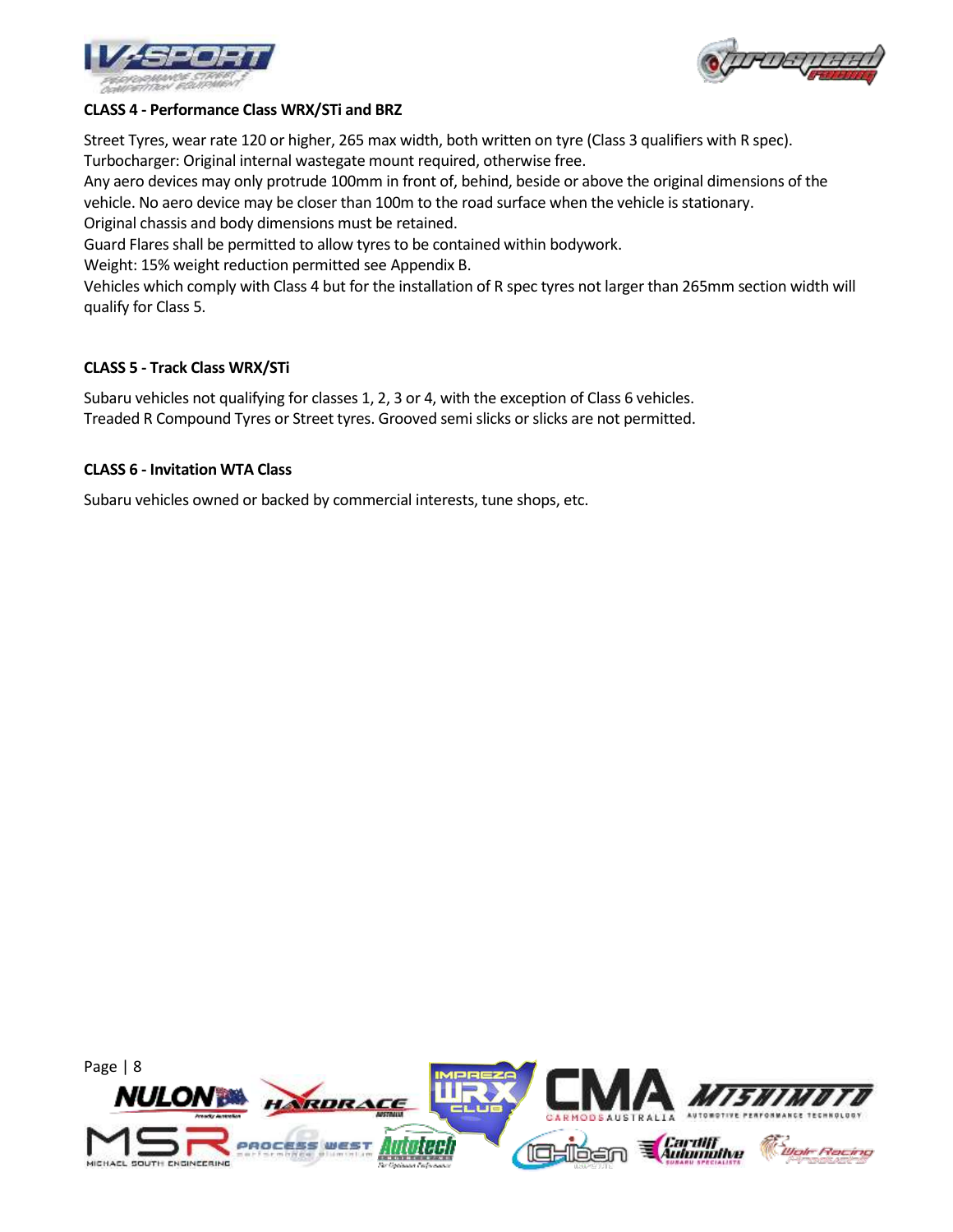



# **APPENDIX B – CLASS VEHICLE WEIGHTS**

## **Impreza/WRX Minimum Weight Class 2 and 3 in Kg's Impreza/WRX STi Minimum Weight Class 3 in Kg's**

| <b>Model Year</b> | <b>WRX</b> | STI  |
|-------------------|------------|------|
| Up to 2000        | 1201       | 1210 |
| 2000 to 2005      | 1350       | 1415 |
| 2006 to 2014      | 1380       | 1445 |
| 2015              | 1425       | 1450 |

### **Impreza/ WRX and STi Minimum Weight Class 4 in Kg's**

| WRX/STI |
|---------|
| 1080    |
| 1265    |
| 1280    |
| 1295    |
|         |

Weight reduction applies to other Subaru vehicles as appropriate.

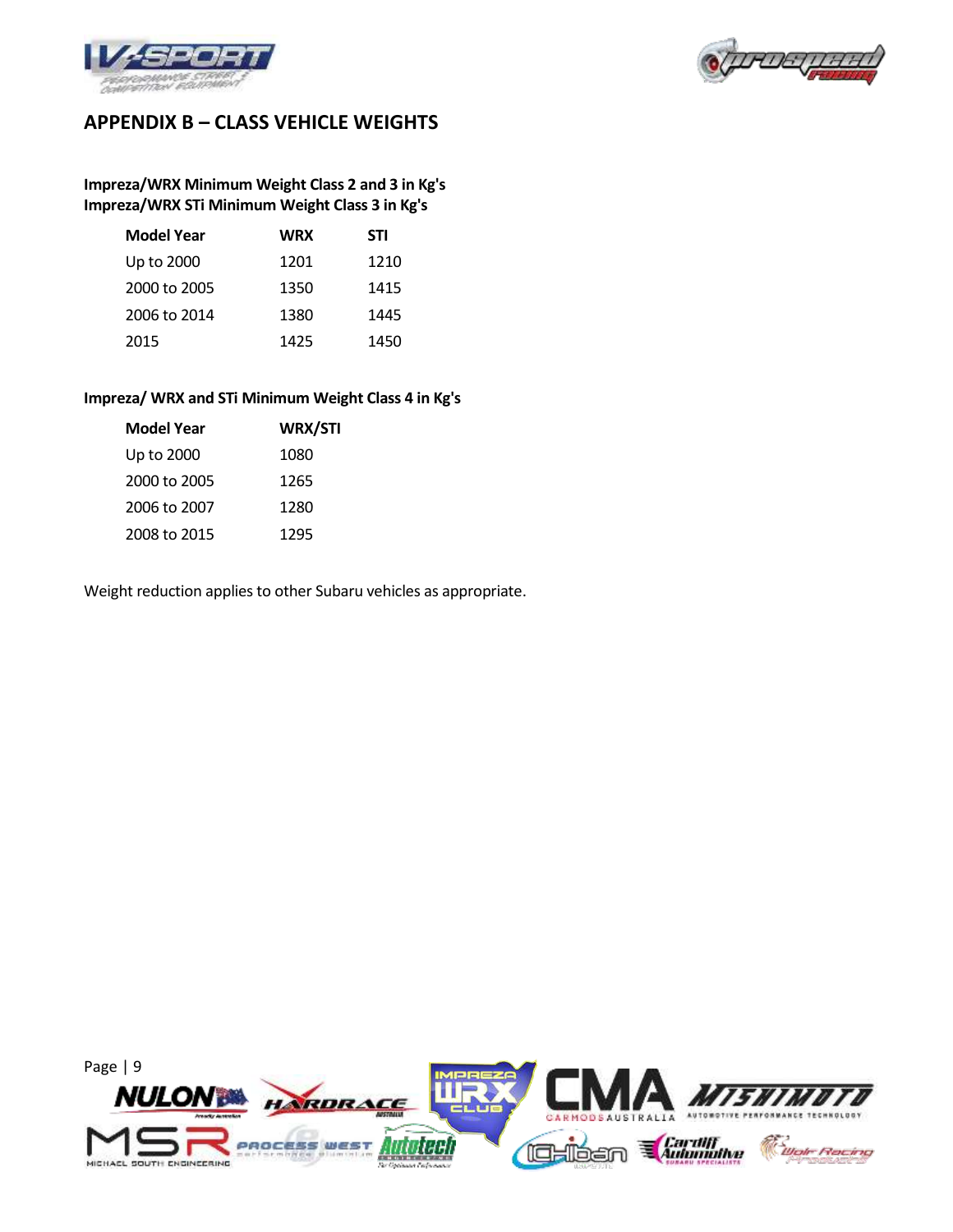



## **APPENDIX C - PRIZES/AWARDS**

In each of the Hill Climb and combined Saturday/Sunday Supersprint prizes shall be awarded for First in each class.

SubiNats Class Winners shall be determined by the addition of a competitor's best time from each of the Hill Climb, Saturday Supersprint and Sunday Supersprint. Prizes will be awarded to the first 3 place getters in each competition class.

Additional prizes may be awarded at the discretion of the Organisers

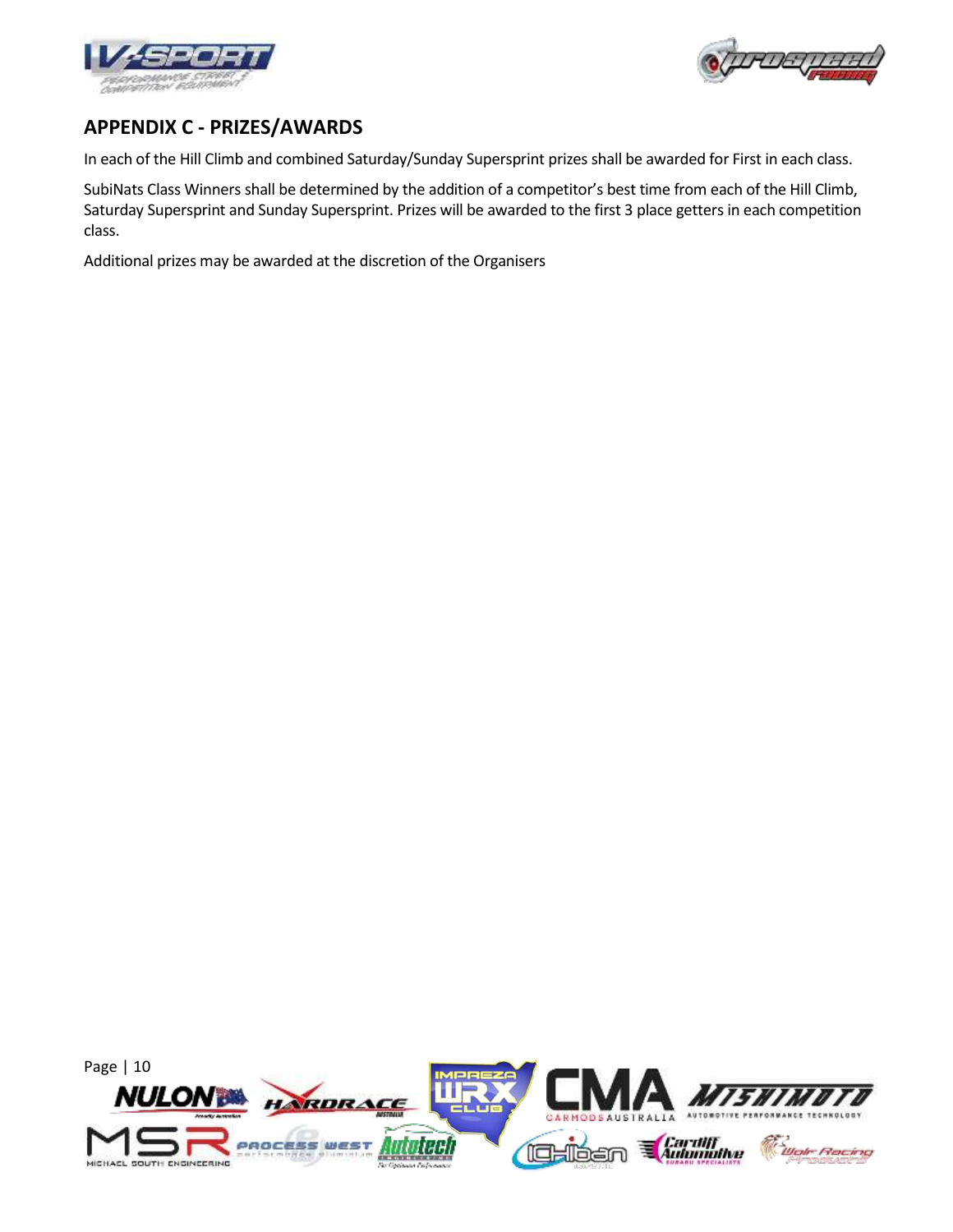



## **APPENDIX D - HILL CLIMB FORMAT**

Drivers Briefing for the Hill Climb shall be conducted at the foot of the timing tower at 08:30 Saturday June 6th.

A familiarisation run at low speed behind a vehicle nominated by the Clerk of Course shall be conducted at 09:00 from the pit lane at turn 10 and shall proceed for two runs of the course using the main straight. Dual entered vehicles may carry the second driver during this observation run.

Hill Climb competition shall commence at 09:15.

The Hill Climb shall be conducted on parts of the race circuit in an anti-clockwise direction from a Starting Point on the back straight approximately 50 metres from Turn 10. It will then proceed through Turns 9, 8, 7 & 6 and then turn right onto the hill climb section between turns 6 & 5. It will then cover the hill climb section of three short straights concluding at a Finish Point near the northern end of the third short straight.

Competitors shall move in number order from the pit lane to a marshalling area at turn ten leaving the pits in opposite to the normal direction. On conclusion of a run competitors will proceed to return to the race track surface turning right between turns 4 and 3 and remain on the race track surface and re-enter the pit area via the normal pit exit.

Double entered vehicles may remain on the main straight and return to the marshalling area at turn ten to allow the second competitor to compete.

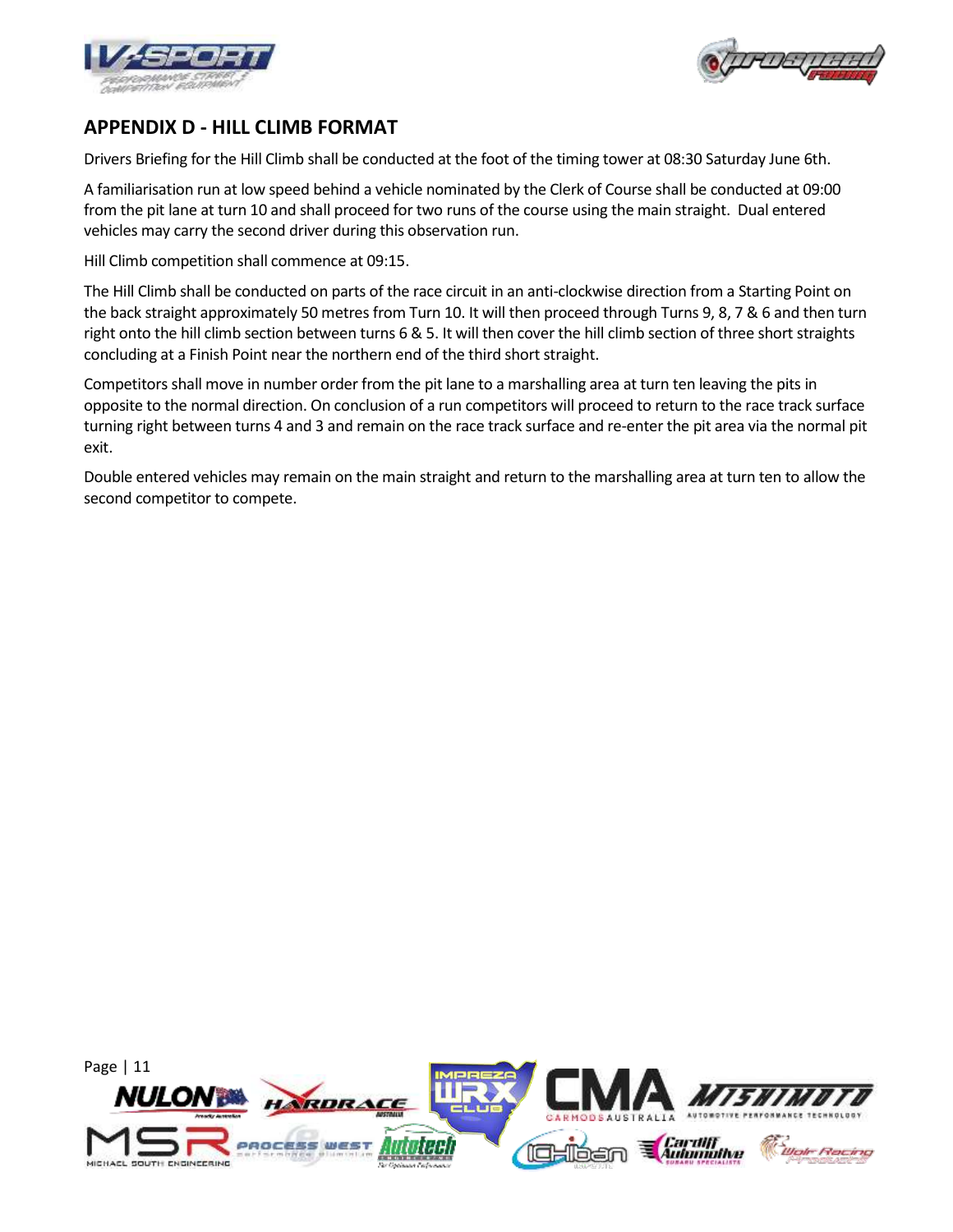



## **APPENDIX E - SUPERSPRINT FORMAT**

Drivers Briefing for the Supersprint shall be conducted at the foot of the timing tower at 12:30 Saturday June 6th (Time subject to conclusion of the Hill Climb event).

Drivers Briefing for the Supersprint shall be conducted at the foot of the timing tower at 08:15 Sunday June 7<sup>th</sup>.

Vehicles will be released onto the track for a session with other vehicles of similar pace in a time trial.

Drivers will be divided into groups based on previous lap times recorded at the same circuit in the same vehicle. In the event that a driver has not competed at the track before, he/she may be placed in the "First Timers" group to determine their appropriate group, or if times are available from another circuit on the table in **Appendix F**, then they may be placed in a group relative to those lap times.

If in the opinion of the Clerk of Course an entrant is competing in the wrong group the Clerk of Course may at any time throughout the event change that entrant to another group.

Groups may be modified, added or subtracted prior to the event by the Organiser or the Clerk of Course to ensure the proper running of the event.

Groups will be sent out on runs in an order to be determined by the Organiser once entries are received

Cars will be started in groups of up to 15.

Runs will be 7 minutes duration, the time commencing when the first vehicle passes the start/finish on its first flying lap. Display of the chequered flag at the start/finish line and the red light at turn 10 will denote the completion of the run.

The time for the fastest single lap being used for results.

Proposed minimum number of runs on the Saturday:2 and on Sunday 5. (Note: The Event will not be concluded when this minimum is achieved. Event will only be concluded early for safety reasons or if no competitors available).

Note: Grouping of pairs of cars to form a 'mini-race' anywhere on the circuit is NOT permitted, and action will **be taken by the Clerk of Course if such an incident takes place.**